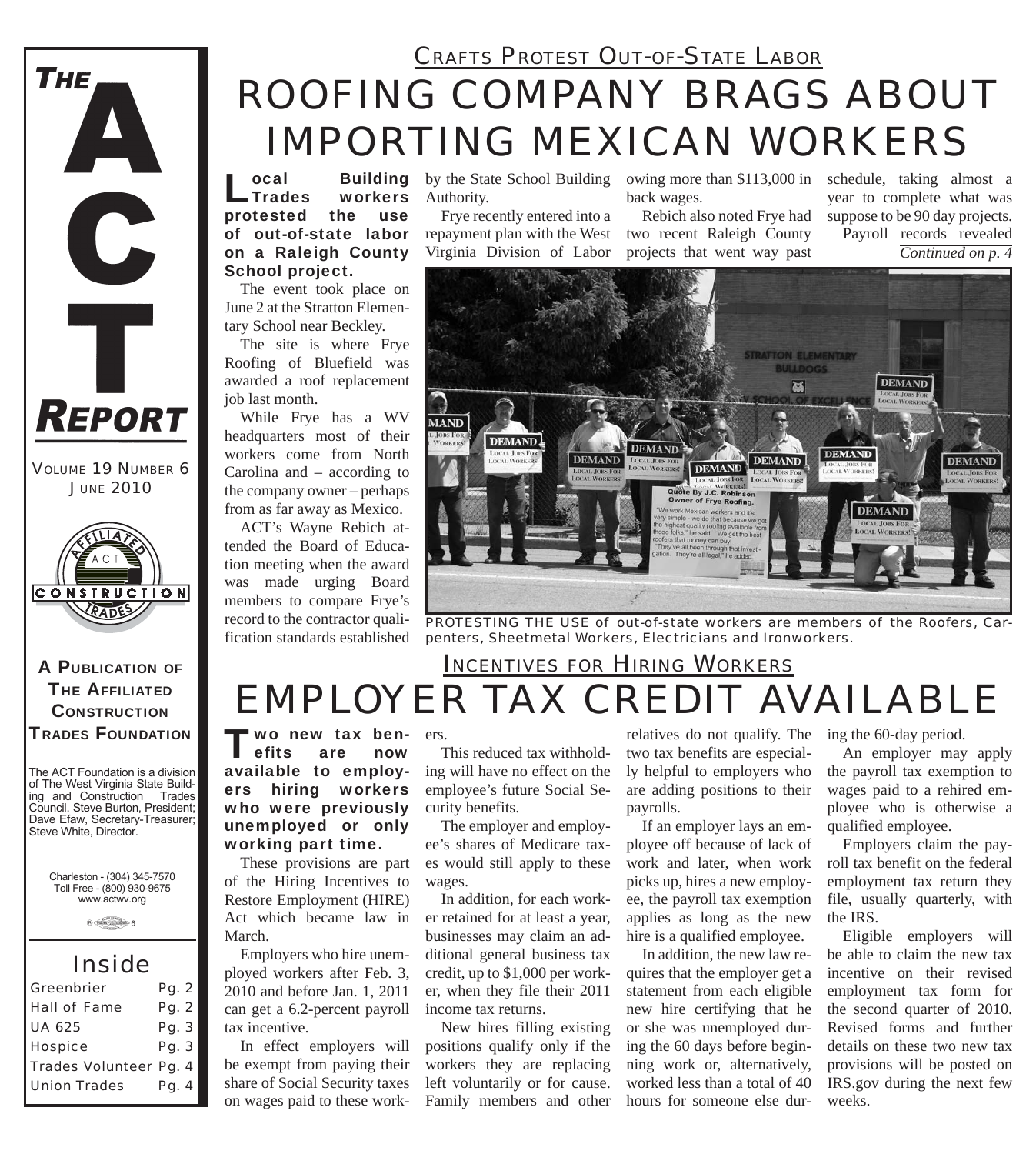#### PAGE 2 **THE ACT REPORT** 2010

#### *\$80 MILLION CASINO PROJECT*

# *ILLEGAL WORKERS CAUGHT AT GREENBRIER*

White Sulphur<br> **W** Springs police caught seven illegal workers who had been employed to help build a new casino at the Greenbrier Resort.

According to May 12 news

**Sulphur** reports it was the second time this year the police had caught illegal workers who were building the new casino at The Greenbrier.

> The arrests were made outside of The Greenbrier because the resort is off limits to local police.

what led to the arrest, when the workers, who are from Honduras and Mexico, were unable to produce work visas or drivers licenses.

They were working for I.M. Clifford & Associates, a drywall sub-contractor from Ocean City, Maryland.

Clancy & Theys Construction, from Virginia is the General Contractor.

The workers told police they were making \$13 per hour.

In February six illegal workers were arrested after police responded to a disturbance at a local motel. The

A routine traffic stop is six were working for a landscaping contractor at The Greenbrier.

> The \$80 million Greenbrier Casino project is being built mostly with nonunion workers under the new ownership of Jim Justice, the former Bluestone Coal executive who bought the hotel last year.

> Labor helped pass legislation to allow the gaming facility, and had helped pass the local County measure required by the law.

> However Justice would not live up to prior commitments that work for the gaming facility would be built by local

union workers.

"We tried to work with The Greenbrier and got bidders to the table, but fair contractors can not compete against companies that use illegal, low wage workers," said Chad McCallister, Organizer for the Carpenters Union.

"We don't blame the workers, we blame the companies."

While a major concrete package went to a union contractor, the majority of the work including steel erection, electrical, interior systems and mechanical contracts all went to out-of-state, nonunion firms.

## *LABOR HALL OF FAME AWARDS*



*THE SOUTHWESTERN DISTRICT Labor Council's annual Labor Hall of Fame event was held in Huntington on Saturday, June 5.*

*State Senator Bob Plymale, D-Wayne (center) was given an honorary award, Tim Millne with Laborers Local 543 (left) was Master of Ceremonies and Tom Plymale of Operating Engineers 132 (right) a cousin to Bob Plymale, was in attendance.*

*Charles Neighborgall of Neighborgall Construction was also given an honorary award.* 

*Brent Gray, Business Manager of Electricians Local 317, was among a number of other guests inducted into the Labor Hall of Fame or given honorary awards. Gray has announced he is retiring this year.*

# **White Sulphur Springs**

**Thank** 

You

**for arresting undocumented workers brought here by an out-of-state contractor.** 

**Your actions protect our local workers and communities from companies that import illegal workers and lower living standards for everyone.**



*ACT PLACED THIS ad thanking the White Sulphur Springs police for enforcing the law and protecting the local area from businesses who use illegal labor to drive down local living standards.*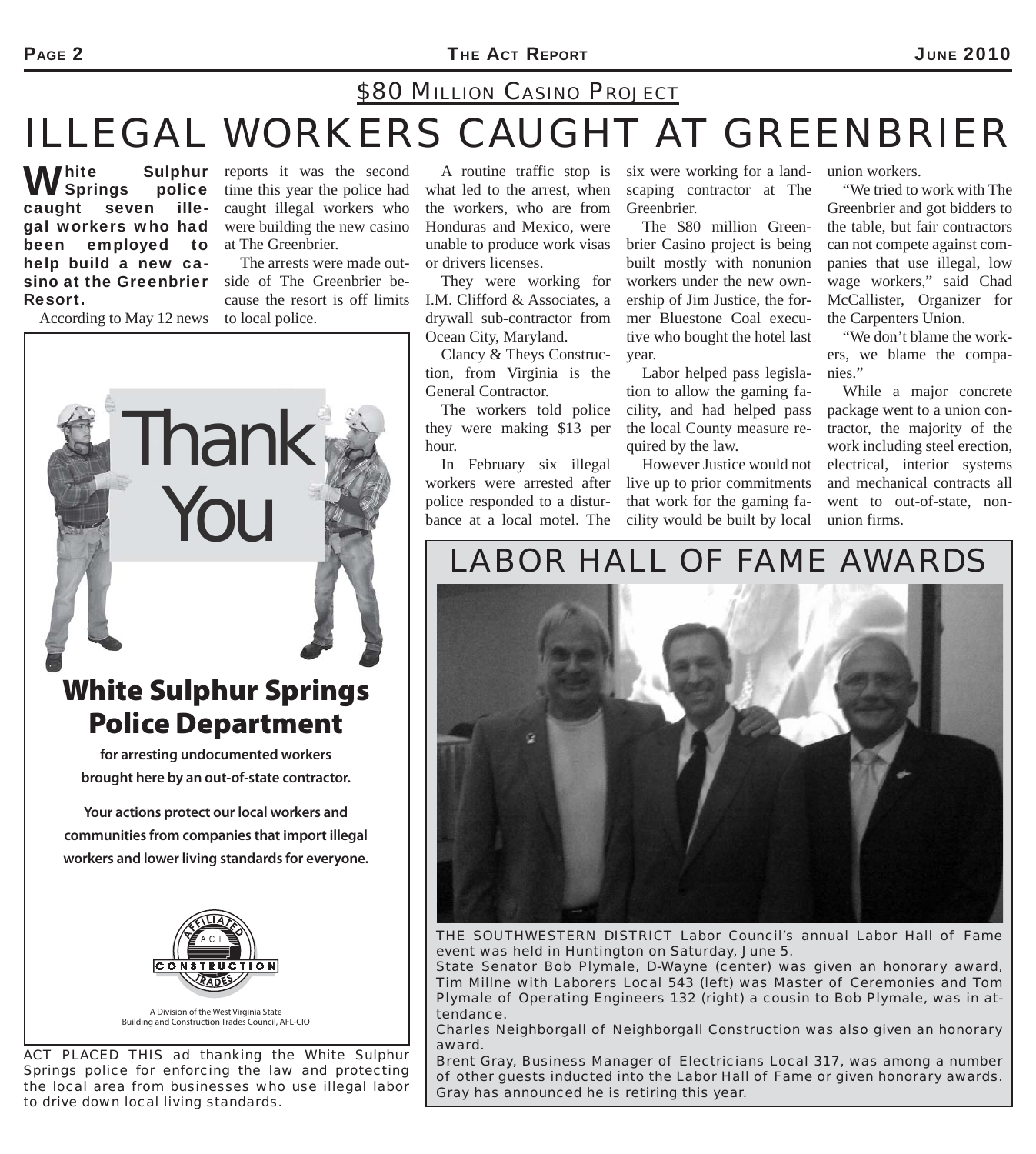# *PLUMBER & PIPEFITTER LOCAL 625 TAKES APPLICATIONS FOR APPRENTICESHIP*

The Charleston<br>
Joint Apprenticeship and Training Committee of Plumbers and Pipefitters Local 625 will take apprenticeship applications until the end of the year.

The five year program teaches all aspects of the plumbing and pipefitting trade including, pipe fitting and welding, medical gas, CAD, instrument technician, blue print reading, plumbing, heating and cooling.

on-the-job and also go to be required. school for a minimum of 144 hours per year.

Applications were open June 1 and will be taken though December 30 of this year.

Applications are reviewed once a year and applicants are notified by mail of their status.

Those interested should go to 3601 James Street in Charleston between the hours of 8am and noon or 1pm and 3:30pm, Monday through Friday.

Apprentices are paid while

A \$35 application fee will

Annual Sporting Clay Event

Sunday, June 27 1:00pm Registration and Lunch Hunting Hills, Dillner, PA Cost for the event: \$40 per shooter

**Sponsored by the North Central WV Building Trades Council**

**Interested in participating? Please contact Natalie Stone 304-626-3882 or Ed Boone 304-292-8818 no later than** June 21 **to register.**

must be at least 17 years old and 18 when actually in the program. They also must have a high school diploma or GED, a driver's license and be physically able to perform the work of the trade.

A copy of the applicant's

To qualify an applicant license, high school tranbirth certificate, driver's drug test. scripts, high school diploma or GED and if recently in the military a DD2-14 form will be requested at the time of application.

> Applicants must pass an aptitude test administered by WV Workforce as well as a

The recruitment, selection, employment and training of apprentices shall be without discrimination because of race, color, religion, national origin or sex.

For more information contact Brett Matthews, Director of Training at 304-744-6188.

*LABOR-MANAGEMENT EVENT SUPPORTS LOCAL HOSPICE*



*HANDING A \$5,000 check to the HospiceCare Executive Director Larry Robertson (center) and Development Director Jim Wilkerson (right) is Mike Matthews, Business Manager of the Charleston Building and Construction Trades Council. HospiceCare, based in Charleston, serves 16 West Virginia counties with programs for patients and their loved ones whose lives have been affected by a terminal or life-limiting illness.*

*The funds came from the 16th Kanawha Valley Labor-Management Golf Scramble held on May 10.*

*Over 104 golf participants from both business and labor participated at the Little Creek Country Club in South Charleston.* 

*Sponsors of the event are the Charleston Building Trades Council and the Kanawha Valley Builders Association.*

*"Local contractors and workers bring value to our communities not only with quality projects but because we care about our neighbors," said Jim Cerra, Executive Director of the Kanawha Valley Builders.*